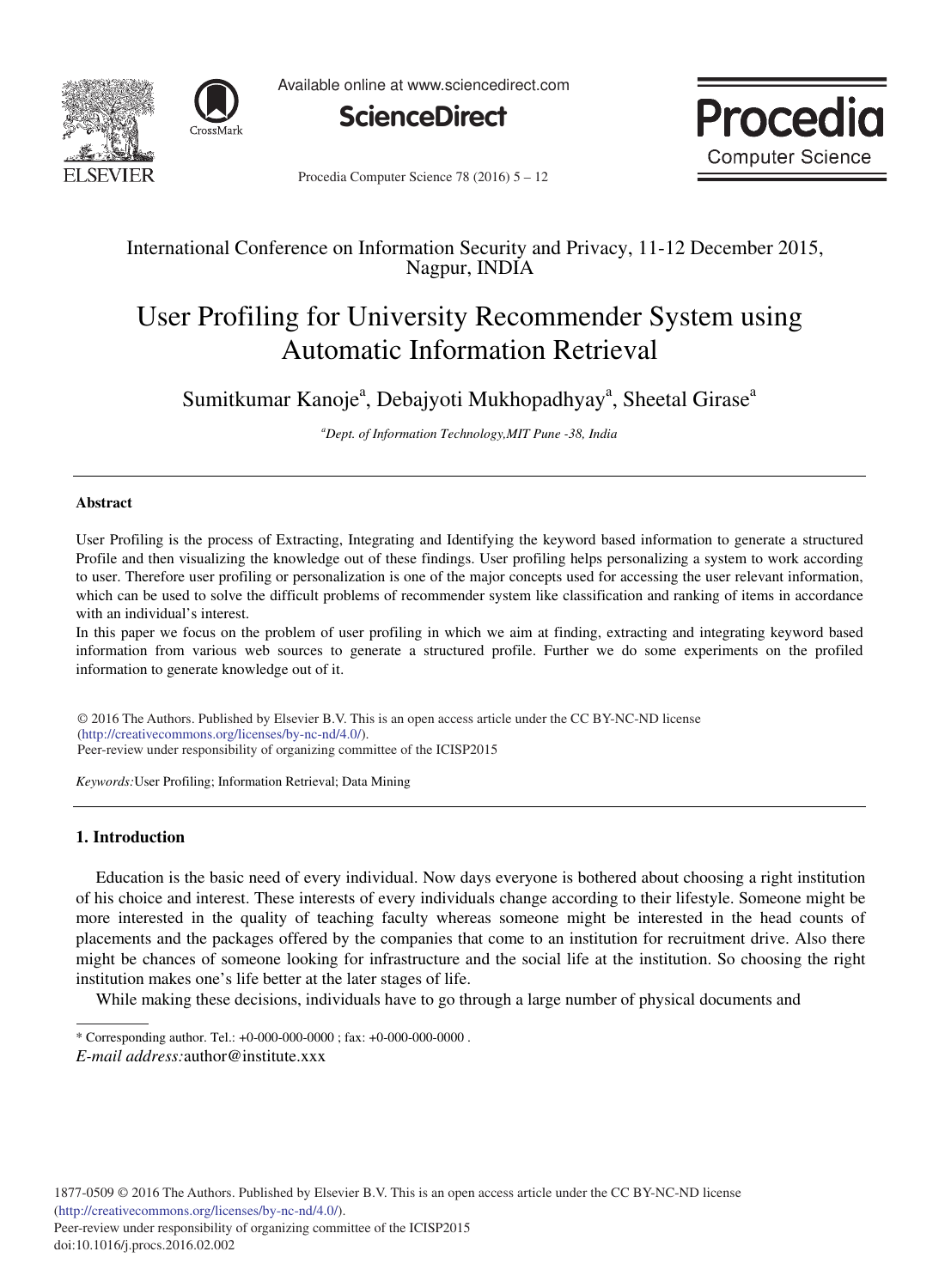prospects of the institutions. Still making the right choice becomes a difficult task for them. For easing this task there should be a common portal which would discuss all the required qualities of an institution that the user is interested in. But there is no provision of getting all these data at one place that could be utilized properly by these people. So our task is to develop a user profiling system which will profile all the information about a user and an Institution. This information can be well utilized for the sake of helping various users, who would be spending more of their time on other issues rather than wasting their time on the decision making of choosing right institute. So the solution for the problems of the various users can be well understood as a better user profiling system that would give a good insight of the institutions to these Students or their parents.

As users are less interested in manually filling the large and hectic forms there is a challenge of knowing user in an implicit way<sup>2</sup>. The task of user profiling gets tougher without having latest information about them. Now day's data is available on various platforms where the users are involved in various social activities. If this information is well utilized there would be great help for profiling users into any system<sup>1, 3</sup>. An innovation is necessary in extracting this information from various sources and converting this unstructured information into a structured keyword based profile.

To help such students who are seeking to take admissions into various universities/institutes/colleges, we are proposing a portal where such students can obtain all such relevant information which will be profiled according to their interest.

#### **2. Problem Formulation**

The Problem Statement is to develop a User Profiling System for recommendation of various Universities/Institutions/Colleges by extracting, integrating and identifying the keyword based information to generate a structured Profile and then visualizing the knowledge out of these findings.

When humans come across making choice they find it difficult to obtain the most suitable information that is hidden in the deluge of information<sup>6</sup>. When there is mass of content available with us, important questions is raised over its effective use<sup>2</sup>.

Recommender systems provide advice to users about items they might be interested in. Users can navigate through large information spaces of product descriptions, news articles or other items with the help recommendations made by such systems<sup>7</sup>. Recommending such items according to user interest involves processing through these large digitized information spaces; profiling this information properly makes it easier for recommendation system to recommend them to users, User Profiling comes into picture in this scenario<sup>8, 9</sup>.

Profiling of a web user is the process of obtaining values of different properties that constitute the user model<sup>13</sup>. User profiling is typically either knowledge-based (already known/factual) or behavior-based<sup>13</sup>. A typical user profiling system is aimed at finding, extracting, and integrating the keyword based user profile from the web<sup>15</sup>.

Our most important task will be creating a profile for each individual educational organization, which will contain basic information such as name, establishment, accreditation, etc.; contact information such as address, email, and telephone number; Course information such as course name, Intake, and institution review attributes which will be rated by each user. For each educational institute, profile information will be obtained from web pages introducing them. Also we do use the techniques such social profiling<sup>5</sup> to do user profiling. We will also be implementing a search facility easy for retrieval a particular profile.

#### **3. Proposed Work**

#### *3.1. Profile Extraction*

Profile extraction is nothing but extracting the useful information about a user from different sources $13$ . In our application context we have to profile all Indian educational institutes and the user. That's why our system has modeled institute profiling and user profiling into two separate parts.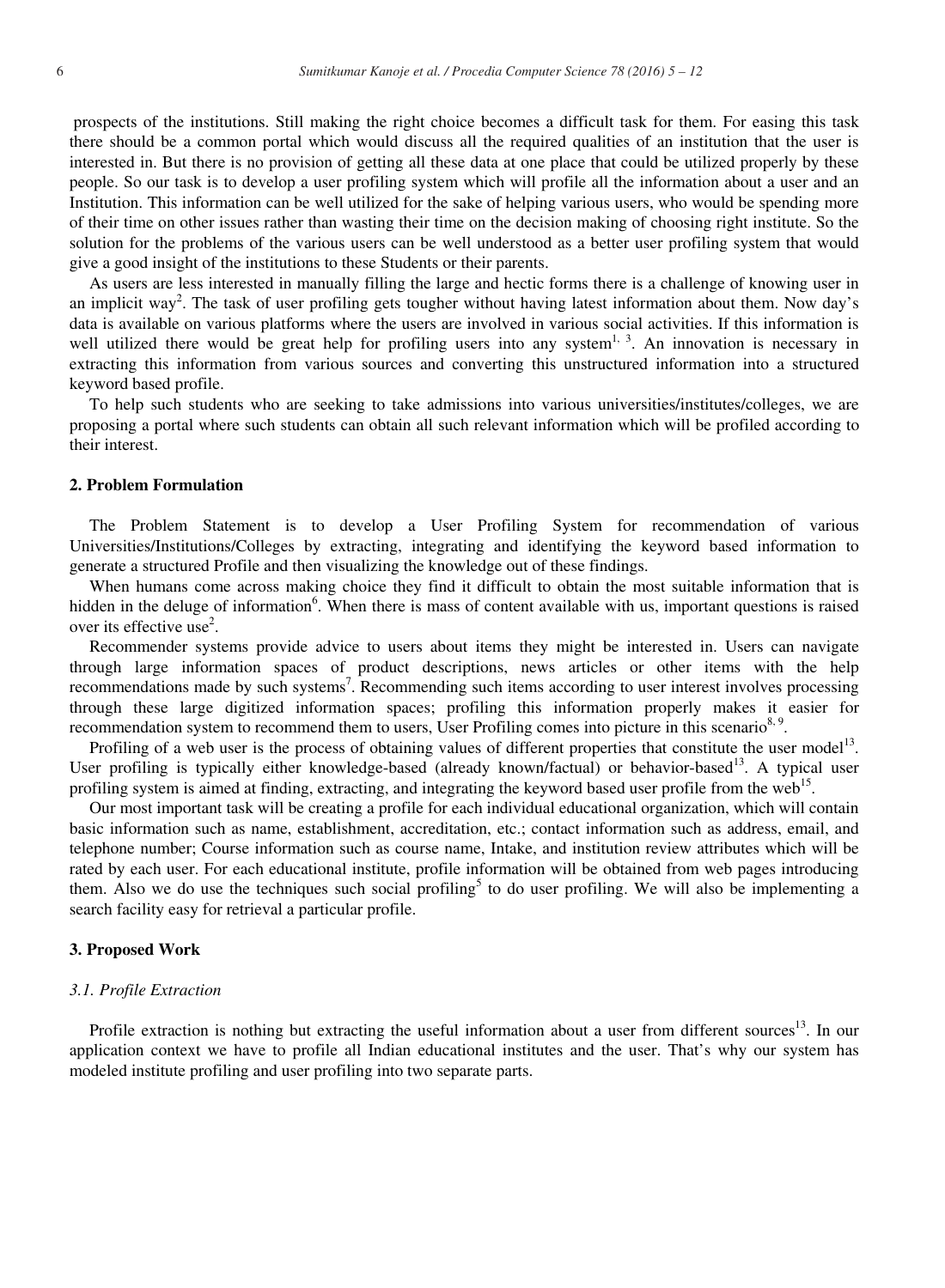#### *3.1.1. Institute Profile*

Identifying different attributes is necessary for institute profiling. Fig.1 below represents the university attributes that will be considered for extracting the university profile. It includes the basic information, contact information, courses information, facilities information and ratings information. This information is used for the knowledge discovery at later stages in the user profiling process.



There are three important steps for institute profiling: Web page scrapping, Pre-processing, and Feature Extraction using DOM Parsing. In web page scrapping, given a seed URL, we first get a list of web pages by retrieving all links on this page and then identify the page attributes which are of our interest. We define features such university name, address, pincode, establishment and so on to get these feature parsed from the DOM.

#### Fig.3. Institution Profile Extraction Process

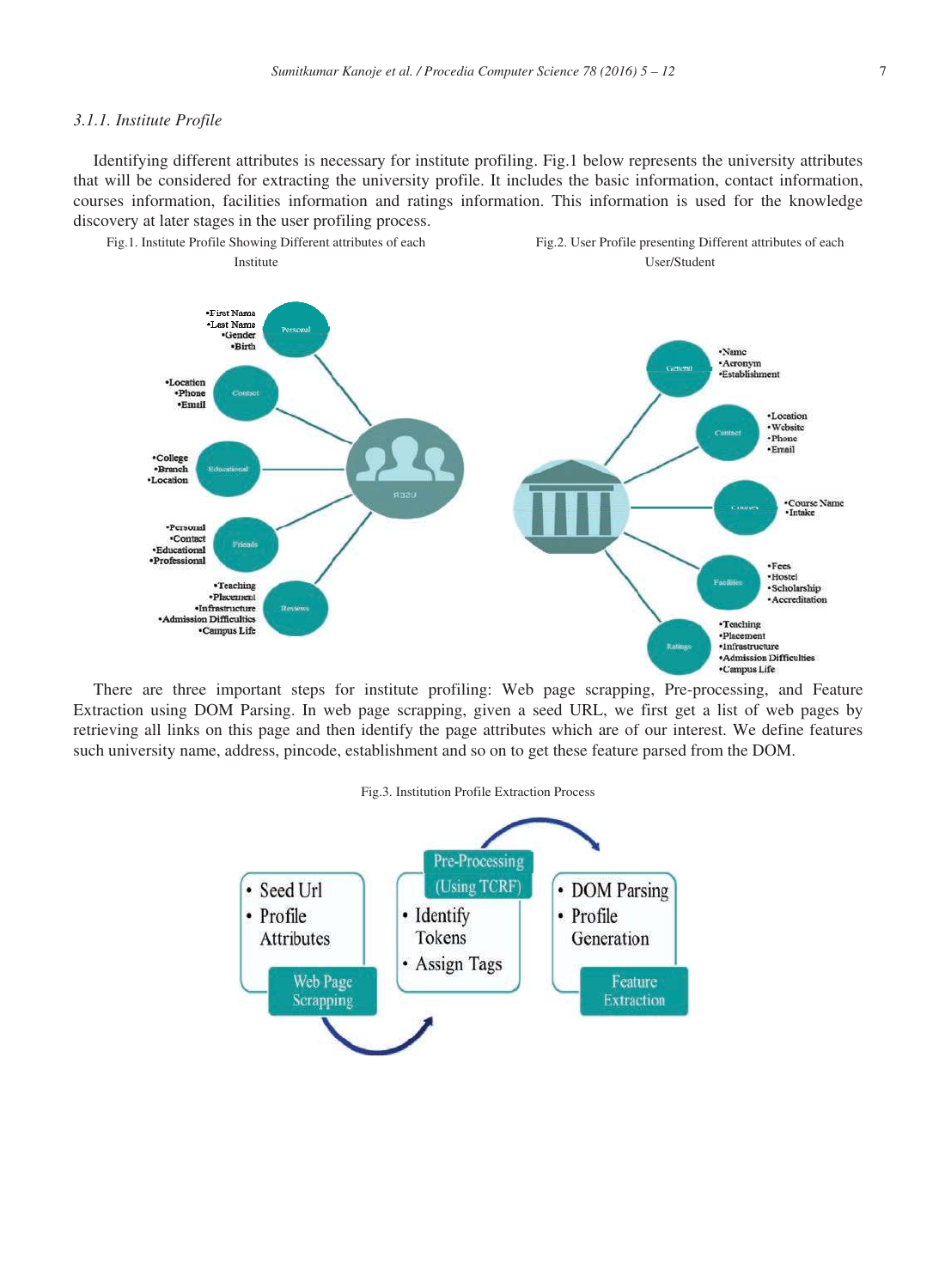#### *3.1.1.1. Algorithm for Profile Extraction*

In pre-processing, as shown in Fig.3 we identify all URL's which are of our interest on the seed URL and after getting all the URLs from that page, we go on scrapping each page one by one. Now once the individual page is

```
Algorithm: University/College Extraction
INPUT: seed_url
OUTPUT: List of Profile Attributes
Parse(seed_url)
{
   List Attributes;
   urls = select(All urls from 
seed_url_page);
   for each url in urls, do
   {
     DOM = Parse(url); List Attribute;
     for each node in DOM
     {
       if (node matches condition)
 {
      Attribute.attr = node.value; 
       }
      } 
      Attributes.add(attribute); 
    }
    return Atrributes;
}
```
scrapped we store this page as DOM i.e. Document Object Model. The DOM stores the page in a tree structured format in which each node of the tree contains some of the data. Now to do feature extraction we use Tree Conditional Random Field method in which each node of the DOM tree is checked by a condition, which finds whether that node contains our required data attribute or not. If the condition is successful it is considered that the node contains our required information and that particular information is then stored into our dataset file.

#### *3.1.2. User Profile*

User profile generation is done when we get users complete information while he registers into our system. We have identified different user attributes for profiling him into our system. As Shown above in Fig.2 user profile contains different attributes such as personal information, contact information, educational information and professional information. Each user profile also stores the reviews given by the particular user to an institution or the university. This information is more important as it will be used for the knowledge discovery based on the different user reviews.

The user profiling process is simplified by using the implicit information from user registration process via Facebook<sup>5</sup>. All the information present in the user's social profile is retrieved from his social account and utilized for this purpose.

We make use of social networking website facebook<sup>5</sup> to extract various user attributes implicitly from his facebook account. The process of extracting information from social networking website can be viewed in Fig. 4 System Architecture. We also take reviews about institution from users once they have signed up into our system.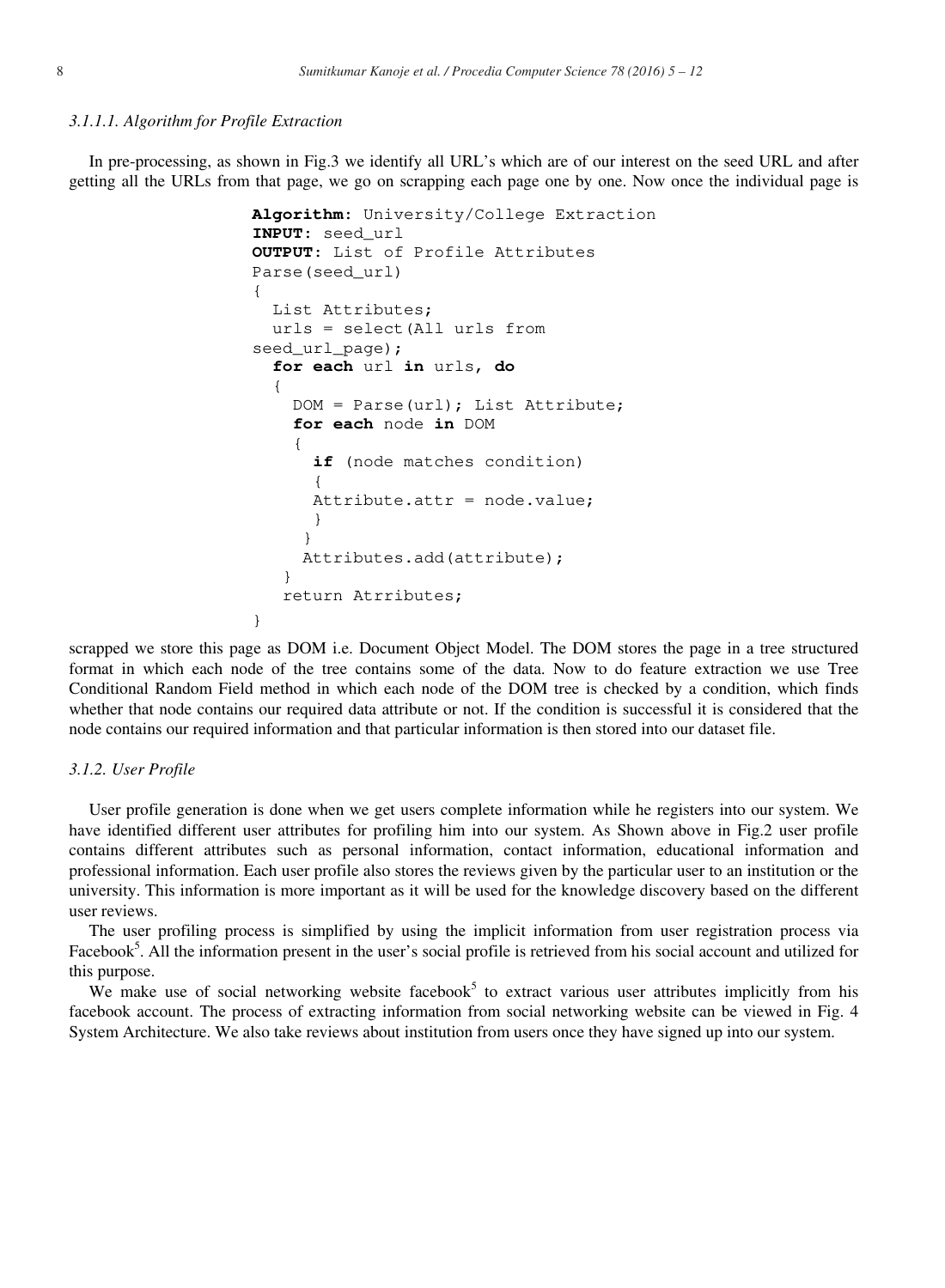#### *3.2. Profile Integration*

We have scraped the complete university & user data from various sources in profile extraction step. For integrating this extracted data we use profile integration. The method inevitably has the many aspects for this problem.

In this phase we combine the data obtained from various sources into meaningful and valuable information. This includes the use of various techniques such as cleansing the data, varying the quality of the data, and also removing some of the data<sup>1</sup>. The removal of some attributes from collected data is done to reduce the complexity of processing such type of data.

## *3.3. System Architecture*

Figure below shows the overall architecture of proposed system.



Fig.4. System Architecture

As shown in the figure Institution profiling as well as User Profiling are simultaneous process.

## *3.4. Knowledge Gathering*

After extracting and integrating the information from various data sources, we obtain user profiles which consists a set of profile properties and set of keywords for each profile. Next step is to do user interest analysis based on the profile attributes and the user ratings obtained from users<sup>9</sup>.

We already have all the information about universities/institutions/colleges. This information includes its basic information, contact information, courses information and Ratings information. Also we store the admission cut-off scores of each course/institute. We can well utilize this information to find knowledge out of it. This information can be used to find out the user interested institutions based on some information based on the user's profile.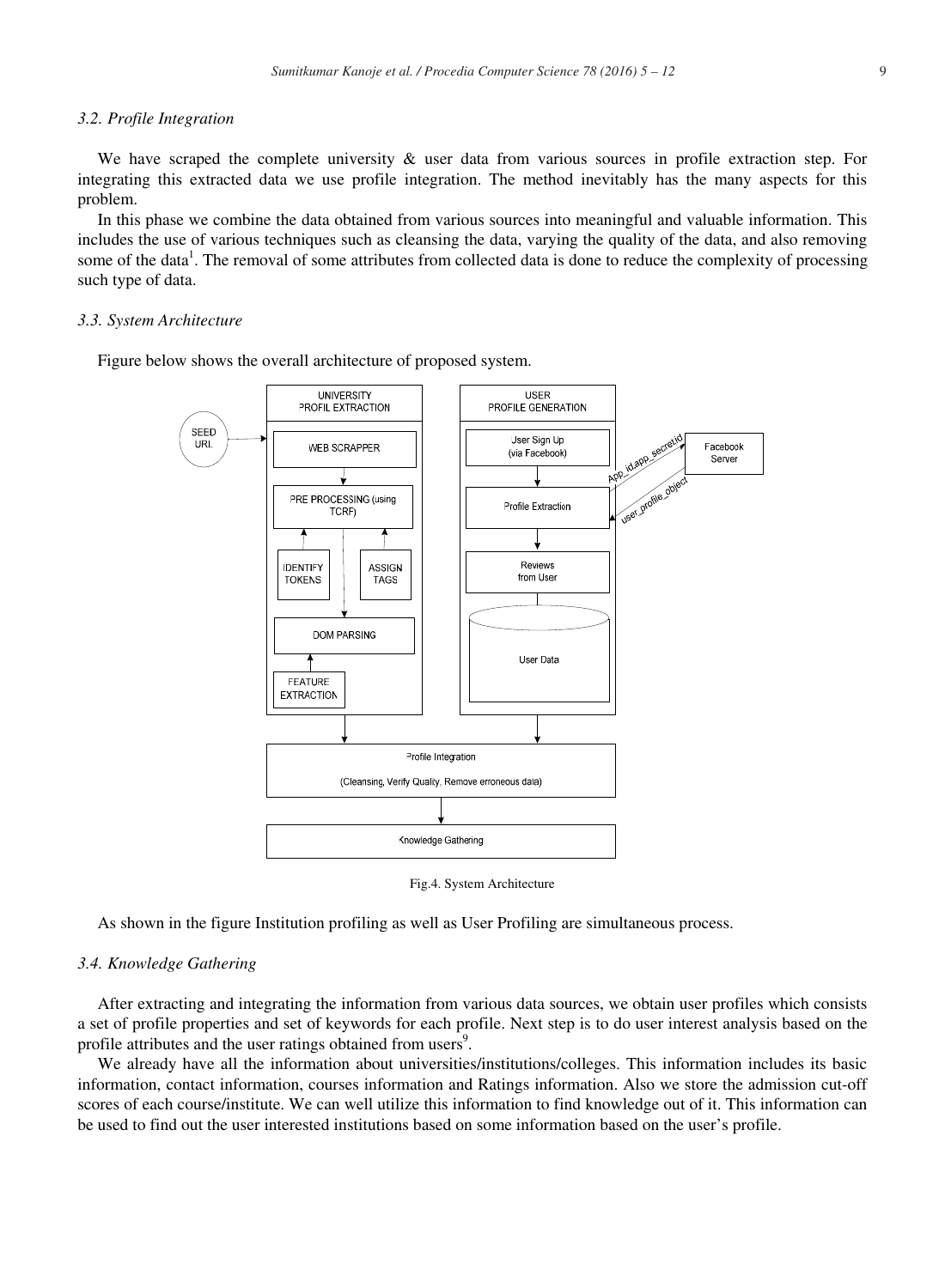To find out the interested institutes, we use cut off score and find the user interested institutes between the accepted cut off range, but the task doesn't ends here. There might be many results generated based on the cut off score but particularly which institute is more likely to be of users interest is unknown. Finding out this is the most important task.

As far as users concern we can take weights for the different criteria's such as teaching, placements, infrastructure, social life and admission difficulties. When we apply different weights to these criteria's the rank of that institute changes according to the weights assigned to these criteria's. The rank of each institute can be calculated as follows.

$$
rank_t = \sum_{k=0}^{n} C_{kt} * W_{kt}
$$

Where,

 $\mathbf{rank}_{\mathbf{t}} =$  Rank of institute *i* 

 $\mathbf{C}_{ki}$  = Criteria k of institute *i* 

 $W_{kl}$  = Weight for Criteria k of institute *i* 

Before calculating the rank of the institute we need to normalise the criteria value of the each criteria that can be achieved by using the following equation

$$
normalisation(t) = \frac{(t - old_{min}) * (new_{max} - new_{min})}{(old_{max} - old_{min}) * (new_{min})}
$$

Where,

 $\boldsymbol{i}$  = old value  $old_{max} = old$  maximum value  $\boldsymbol{a} \boldsymbol{b} \boldsymbol{d}_{\boldsymbol{m}\boldsymbol{b}\boldsymbol{m}}$  = old minimum value  $\frac{1}{2}$   $\frac{1}{2}$   $\frac{1}{2}$   $\frac{1}{2}$   $\frac{1}{2}$   $\frac{1}{2}$   $\frac{1}{2}$   $\frac{1}{2}$   $\frac{1}{2}$   $\frac{1}{2}$   $\frac{1}{2}$   $\frac{1}{2}$   $\frac{1}{2}$   $\frac{1}{2}$   $\frac{1}{2}$   $\frac{1}{2}$   $\frac{1}{2}$   $\frac{1}{2}$   $\frac{1}{2}$   $\frac{1}{2}$   $\frac{1}{2}$   $\frac{1}{2}$   $n \in W_{\text{min}} =$  new maximum value

#### **4. Experimental Results**

After performing the profiling of all the universities, we have successfully collected the datasets of universities/institutions from various web sources. This dataset contains list of universities from India, US, and a list of all Engineering Institutes from Maharashtra State.

## *4.1. Datasets Collected*

The Statistics of the collected datasets is as follows

- 
- Maharashtra Engineering Institutes
	- o **255** Institutes
- x All Technical Institutions in Maharashtra
- **116** US Universities **116** US Universities **511** India Universities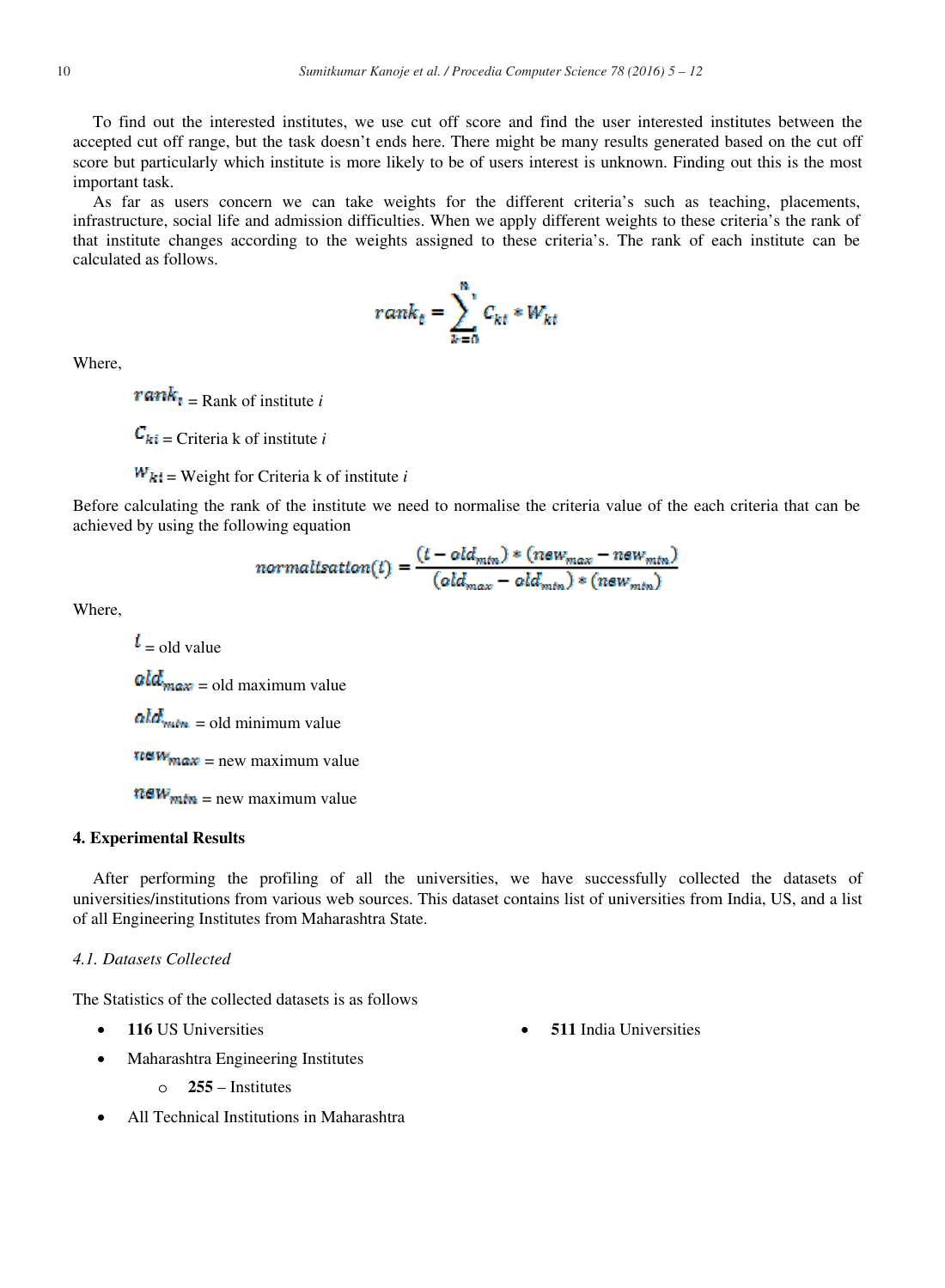- o **173** Amravati Region
- o **232** Aurangabad Region
- o **359** Mumbai Region
- o **529** Nagpur Region
- o **293** Nashik Region
- o **633** Pune Region

#### *4.2. Experimentations Done on*

To find out how the ranking of the colleges changes according to the change in the preferences of the users we have performed experiments on the following datasets

- 116 US Universities
- 511 India Universities
- x Maharashtra Engineering College
	- o 255–Institutes

#### *4.3. Experimental Results*

To analyze interests of the users we have calculated the rank of the each institute with respect to the weights assigned for different criteria's.<br>Change of Rank wrt Weights



Fig.5. Change in Rank with respect to change in weights of the Criteria's

The above line chart in Fig. 5 shows two lines in blue and red colors, Blue line represents different weights of criteria's given to each of the criteria as 0.25 to Teaching, 0.25 to Placements, 0.25 to Infrastructure and 0.25 to Admission Difficulties whereas Red line presents different weights given to each of the criteria's as 0.5 to Teaching, 0.15 to Placements, 0.25 to Infrastructure and 0.10 to Admission Difficulties

## **5. Conclusion**

There is very less precise and exact data available about Universities/Institutes/Colleges as well as users. This has brought the need of a one stop portal where this information could be placed in a systematic manner and can be accessed by the users for better decision making. So we have used our Profile extraction model to extract data from